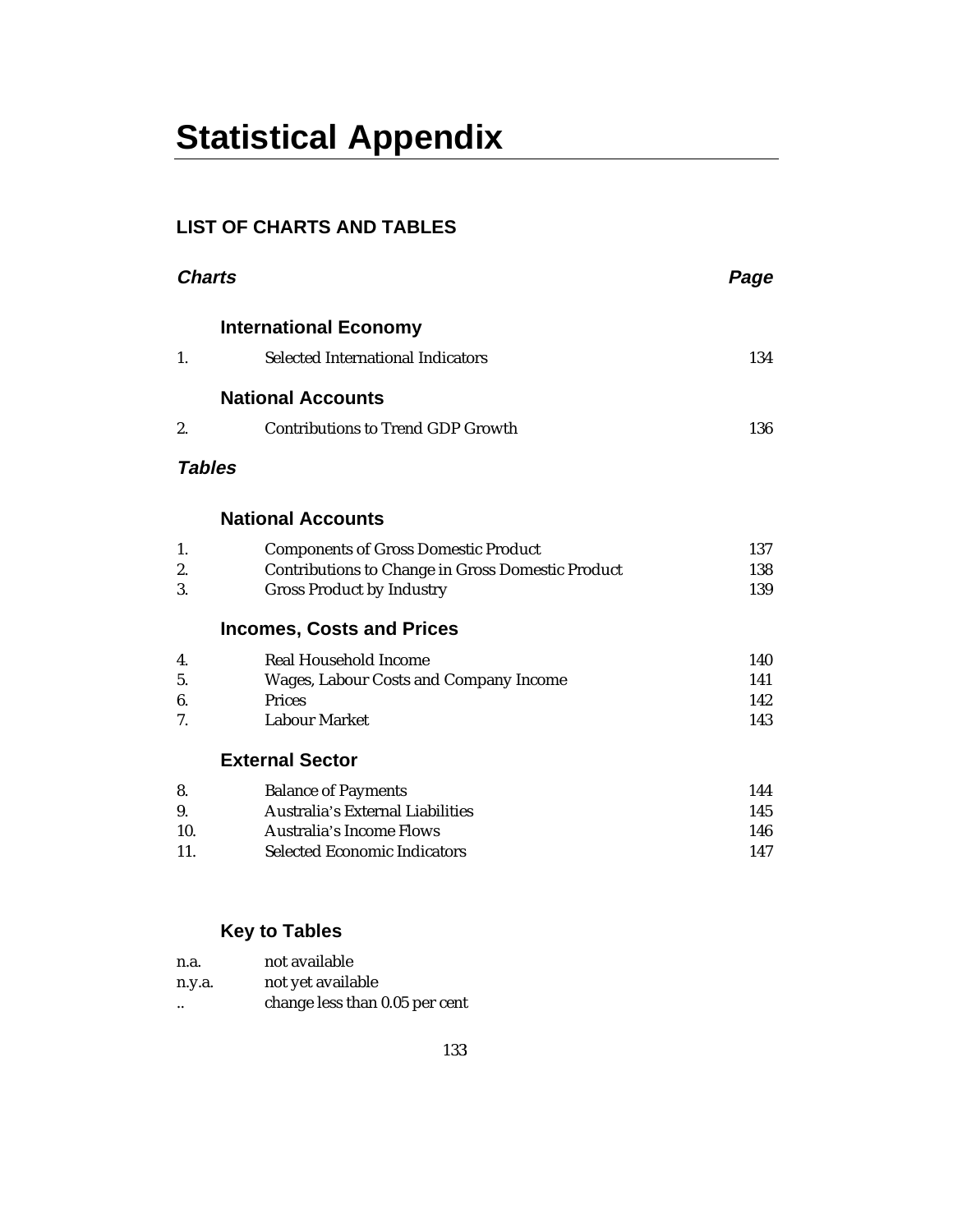

**Chart 1: Selected international indicators Panel A: Short-term interest rates(a)**

(a) Short-term interest rates are monthly average and are defined as follows: US — 3 month certificates of deposits, Japan - 3-month certificates of deposit, Australia - 90 day bank accepted bills and Germany -3 month FIBOR.

Source: OECD Main Economic Indicators.



**Panel B: Real output(a)**

(a) Seasonally adjusted real GDP growth for each major trading partner is weighted by their respective shares of total Australian merchandise exports averaging from 1996-97 to 1998-99. The major trading partners are composed of the OECD and Asian major trading partners. Major trading partners from the OECD comprise the G7 (US, Japan, Germany, France, UK, Italy and Canada) and New Zealand. Asian major trading partners consist of South Korea, Taiwan, Hong Kong, Singapore, China, Malaysia, Indonesia, Thailand and the Philippines.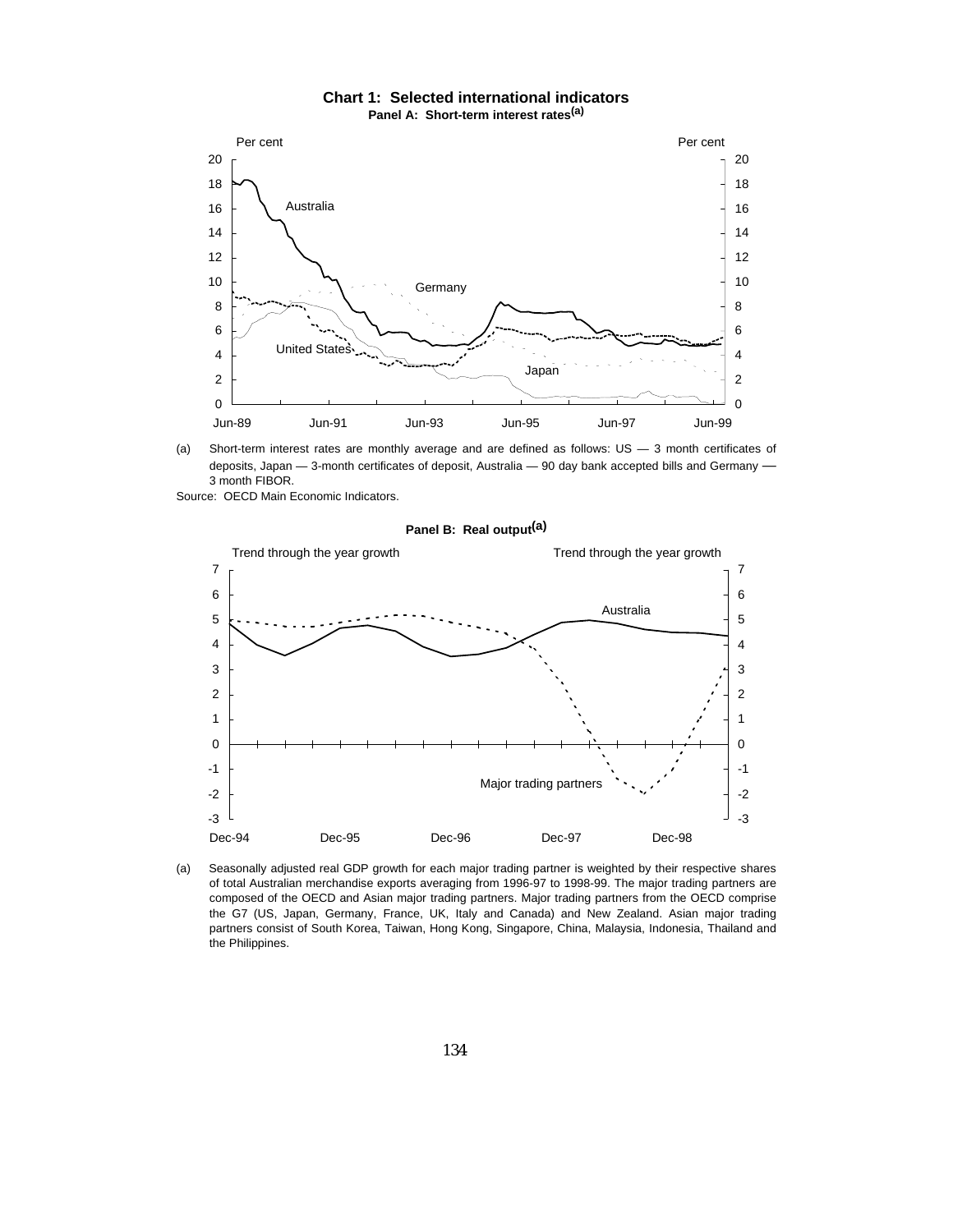





Source: All the data are sourced from statistical agencies of respective countries, except Germany which is sourced from the OECD Main Economic Indicators.



#### **Panel D: Consumer Price Inflation(a)**

(a) The aggregate inflation rates are derived from the weighted average of inflation rates of individual trading partners, with the weights being their respective shares of Australian total merchandise trade from 1996-97 to 1998-99.

Source: Major trading partners consist of US, Japan, Germany, UK, New Zealand, Canada, South Korea, Singapore, Indonesia, Taiwan, Hong Kong, France, Italy, China, Malaysia, Thailand and the Philippines. Data for US, Japan, Germany, UK, New Zealand, Canada, South Korea, Singapore, Indonesia, Taiwan and Hong Kong are sourced from the ABS All Groups CPI (excluding housing) measure. For the rest of Australia's MTP (France, Italy, China, Malaysia, Thailand and the Philippines), the CPI are sourced from each country's respective all groups CPI series which exclude the effect from mortgage interest rate changes.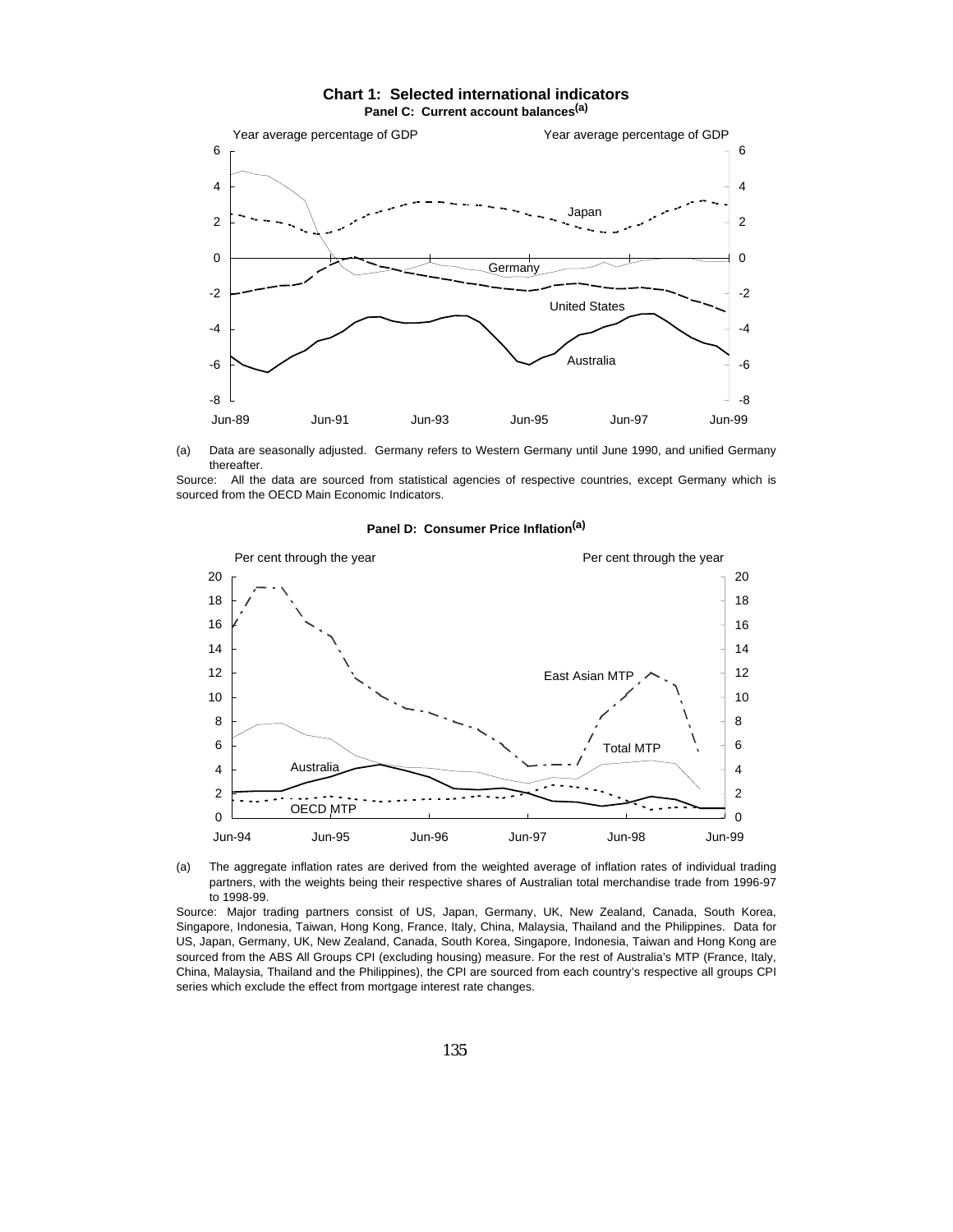

**Chart 2: Contributions to trend quarterly GDP growth**

(Average 1997-98 prices)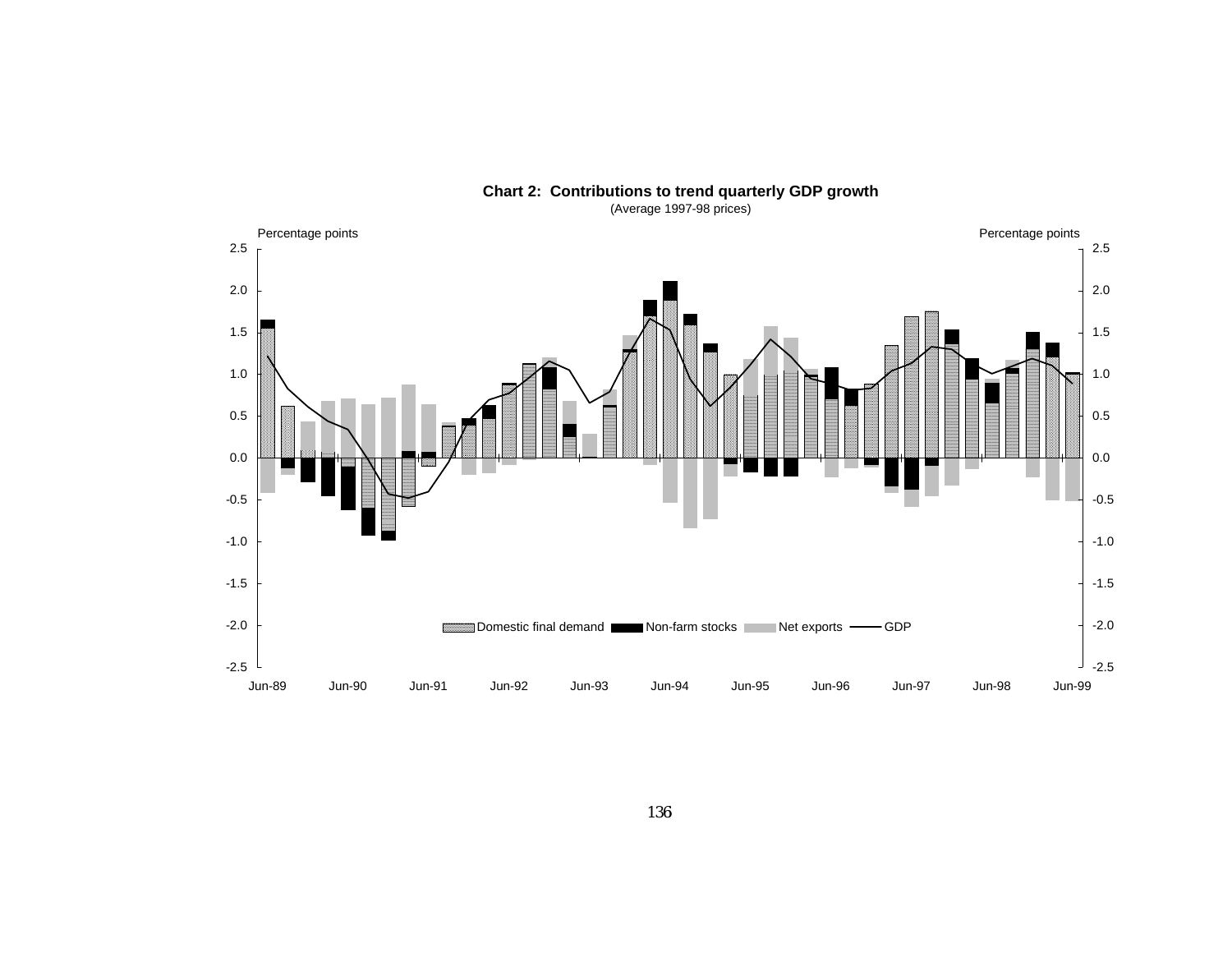|           |          |             |              | Final domestic demand                                          |                                                  |        |        |                |         |            |
|-----------|----------|-------------|--------------|----------------------------------------------------------------|--------------------------------------------------|--------|--------|----------------|---------|------------|
|           |          |             |              | Private                                                        |                                                  |        |        |                |         |            |
|           |          |             | Private      | business                                                       | Private                                          | Public | Total  |                |         |            |
|           |          | Household   | investment   | fixed                                                          | final                                            | final  | final  |                |         |            |
|           |          | consumption | in dwellings | investment                                                     | demand                                           | demand | demand | <b>Exports</b> | Imports | <b>GDP</b> |
| Year -    |          |             |              |                                                                |                                                  |        |        |                |         |            |
|           | 1996-97  | 2.6         | 2.6          | 16.6                                                           | 4.8                                              | 0.3    | 3.7    | 10.5           | 9.8     | 3.8        |
|           | 1997-98  | 4.9         | 15.5         | 12.8                                                           | 6.9                                              | 1.8    | 5.8    | 3.8            | 9.7     | 4.8        |
|           | 1998-99  | 4.5         | 7.4          | 0.4                                                            | 3.9                                              | 5.0    | 4.2    | 1.7            | 5.0     | 4.5        |
| Quarter - |          |             |              |                                                                | (Percentage change on preceding quarter - Trend) |        |        |                |         |            |
|           | 1998 Jun | 0.8         | 2.9          | $-0.4$                                                         | 0.7                                              | 0.5    | 0.7    | 1.1            | 0.8     | 1.0        |
|           | Sep      | 1.2         | 1.7          | 0.1                                                            | 1.0                                              | 1.0    | 1.0    | 1.5            | 1.0     | 1.1        |
|           | Dec      | 1.4         | 0.6          | 1.1                                                            | 1.3                                              | 1.4    | 1.3    | 0.5            | 1.5     | 1.2        |
|           | 1999 Mar | 1.3         | 0.4          | 1.1                                                            | 1.2                                              | 1.2    | 1.2    | $-0.4$         | 2.0     | $1.1$      |
|           | Jun      | 1.2         | 0.3          | 0.1                                                            | 0.9                                              | 1.0    | 1.0    | $-0.5$         | 2.0     | 0.9        |
| Quarter - |          |             |              | (Percentage change on preceding quarter - Seasonally adjusted) |                                                  |        |        |                |         |            |
|           | 1998 Jun | 1.0         | 3.6          | $-12.0$                                                        | $-1.3$                                           | 9.0    | 0.8    | 4.0            | 1.1     | 0.7        |
|           | Sep      | 1.2         | 0.9          | 4.9                                                            | 1.8                                              | $-1.5$ | 1.0    | $-0.2$         | 0.2     | 0.9        |
|           | Dec      | 1.2         | 0.5          | $-6.5$                                                         | $-0.2$                                           | 5.5    | 1.0    | 2.4            | 1.6     | 1.5        |
|           | 1999 Mar | 1.8         | 1.2          | 6.6                                                            | 2.6                                              | 0.7    | 2.1    | $-2.3$         | 2.3     | 1.4        |
|           | Jun      | 0.5         | $-0.6$       | $-1.2$                                                         | 0.2                                              | $-0.8$ | 0.0    | 0.0            | 2.4     | 0.2        |
| Quarter - |          |             |              |                                                                | (Percentage change on a year earlier - Trend)    |        |        |                |         |            |
|           | 1998 Jun | 4.4         | 13.9         | 8.1                                                            | 5.5                                              | 2.1    | 4.8    | 2.4            | 6.1     | 4.8        |
|           | Sep      | 4.1         | 12.4         | 4.0                                                            | 4.4                                              | 2.5    | 4.0    | 2.9            | 4.3     | 4.6        |
|           | Dec      | 4.3         | 9.3          | 2.2                                                            | 4.1                                              | 3.4    | 4.0    | 3.3            | 4.2     | 4.5        |
|           | 1999 Mar | 4.7         | 5.8          | 1.9                                                            | 4.3                                              | 4.2    | 4.2    | 2.7            | 5.4     | 4.5        |
|           | Jun      | 5.1         | 3.2          | 2.5                                                            | 4.5                                              | 4.8    | 4.6    | 1.1            | 6.6     | 4.3        |

## **Table 1: Components of Gross Domestic Product (chain volume measures)**

Source: ABS Cat. No. 5206.0.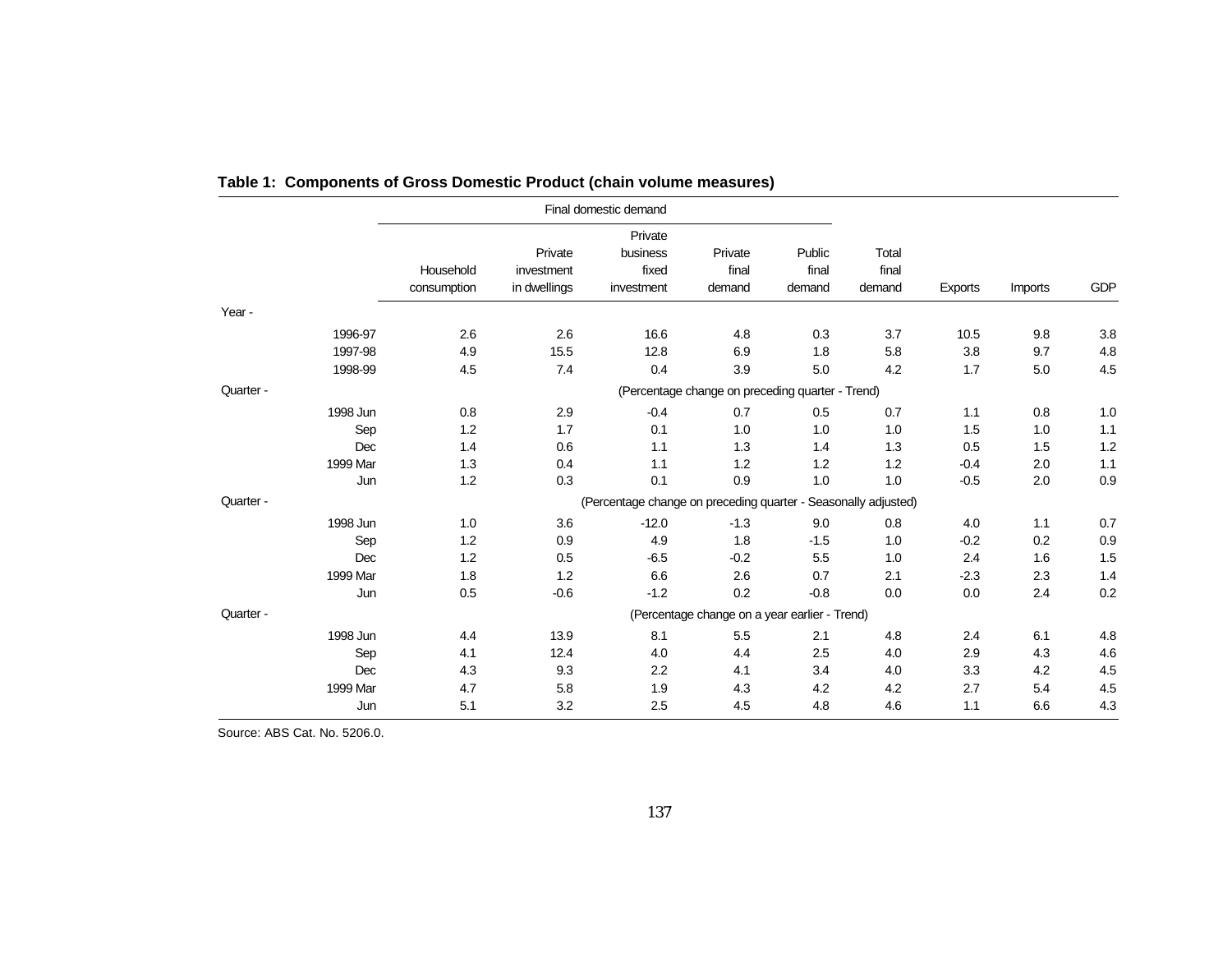|           |                          | Final domestic demand                 | Change in inventories                   |                                                       |                                         |                              |                     |                               |             |     |
|-----------|--------------------------|---------------------------------------|-----------------------------------------|-------------------------------------------------------|-----------------------------------------|------------------------------|---------------------|-------------------------------|-------------|-----|
|           | Household<br>consumption | Private<br>investment in<br>dwellings | Private<br>business fixed<br>investment | Private final<br>demand                               | Public final<br>demand                  | <b>Total final</b><br>demand | Private<br>non-farm | Farm<br>& public<br>authority | Net exports | GDP |
| Year -    |                          |                                       |                                         |                                                       | (Contribution to change in GDP)         |                              |                     |                               |             |     |
| 1996-97   | 1.5                      | 0.1                                   | 1.9                                     | 3.6                                                   | 0.1                                     | 3.7                          | 0.3                 | $-0.4$                        | 0.1         | 3.8 |
| 1997-98   | 2.9                      | 0.7                                   | 1.6                                     | 5.3                                                   | 0.4                                     | 5.8                          | $-0.4$              | 0.6                           | $-1.2$      | 4.8 |
| 1998-99   | 2.7                      | 0.4                                   | 0.1                                     | 3.1                                                   | 1.1                                     | 4.2                          | 0.7                 | 0.0                           | $-0.7$      | 4.5 |
| Quarter - |                          |                                       |                                         |                                                       | (Contribution to change in GDP - Trend) |                              |                     |                               |             |     |
| 1998 Mar  | 0.5                      | 0.2                                   | 0.2                                     | 0.8                                                   | 0.1                                     | 1.0                          | 0.2                 | 0.1                           | $-0.1$      | 1.1 |
| Jun       | 0.5                      | 0.1                                   | $-0.1$                                  | 0.6                                                   | 0.1                                     | 0.7                          | 0.2                 | $-0.1$                        | 0.0         | 1.0 |
| Sep       | 0.7                      | 0.1                                   | 0.0                                     | 0.8                                                   | 0.2                                     | 1.0                          | 0.1                 | $-0.2$                        | 0.1         | 1.1 |
| Dec       | 0.8                      | 0.0                                   | 0.1                                     | 1.0                                                   | 0.3                                     | 1.3                          | 0.2                 | $-0.1$                        | $-0.2$      | 1.2 |
| 1999 Mar  | 0.8                      | 0.0                                   | 0.1                                     | 0.9                                                   | 0.3                                     | 1.2                          | 0.2                 | 0.2                           | $-0.5$      | 1.1 |
| Jun       | 0.7                      | 0.0                                   | 0.0                                     | 0.7                                                   | 0.2                                     | 1.0                          | 0.0                 | 0.3                           | $-0.5$      | 0.9 |
| Quarter - |                          |                                       |                                         | (Contribution to change in GDP - Seasonally adjusted) |                                         |                              |                     |                               |             |     |
| 1998 Mar  | 0.2                      | 0.2                                   | 2.1                                     | 2.5                                                   | $-2.1$                                  | 0.4                          | 1.0                 | 0.6                           | $-0.8$      | 1.5 |
| Jun       | 0.6                      | 0.2                                   | $-1.8$                                  | $-1.0$                                                | 1.8                                     | 0.8                          | $-0.4$              | $-0.2$                        | 0.5         | 0.7 |
| Sep       | 0.7                      | 0.0                                   | 0.6                                     | 1.4                                                   | $-0.3$                                  | 1.0                          | 0.0                 | $-0.3$                        | $-0.1$      | 0.9 |
| Dec       | 0.7                      | 0.0                                   | $-0.9$                                  | $-0.1$                                                | 1.2                                     | 1.0                          | 0.4                 | $-0.5$                        | 0.1         | 1.5 |
| 1999 Mar  | 1.1                      | 0.1                                   | 0.8                                     | 2.0                                                   | 0.1                                     | 2.1                          | 0.1                 | 0.6                           | $-0.9$      | 1.4 |
| Jun       | 0.3                      | 0.0                                   | $-0.2$                                  | 0.2                                                   | $-0.2$                                  | 0.0                          | 0.2                 | 0.3                           | $-0.5$      | 0.2 |

|  |  | Table 2: Contributions to change in Gross Domestic Product (chain volume measures) |  |
|--|--|------------------------------------------------------------------------------------|--|
|--|--|------------------------------------------------------------------------------------|--|

Source: ABS Cat. No. 5206.0.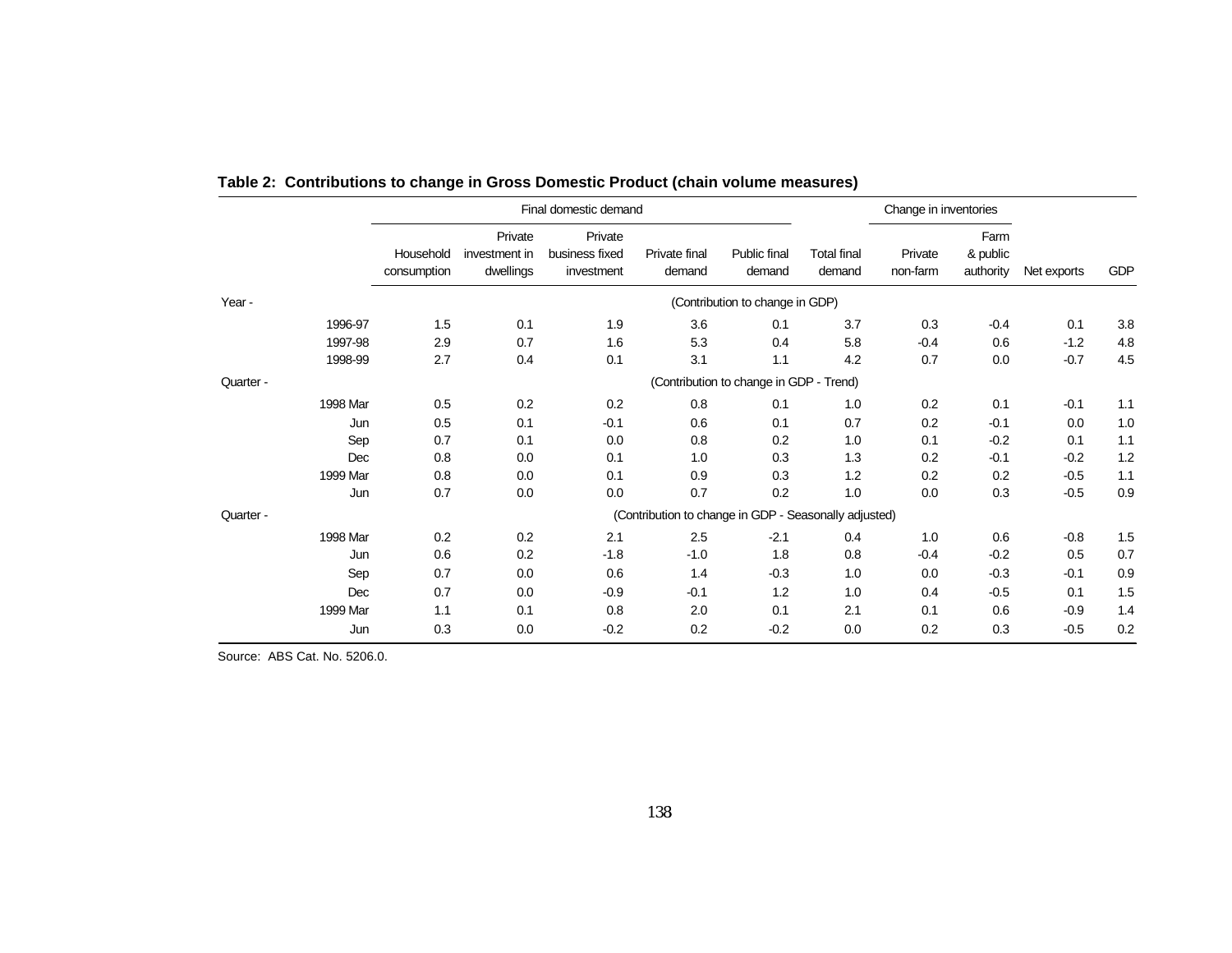|           |          | Agri-                  |        |        | Electr-     |        |                     |             | Accomm-                     |        |                                                                      |                      |         | Finance Property Gov. ad- |        | Health  | Cultural |                   |
|-----------|----------|------------------------|--------|--------|-------------|--------|---------------------|-------------|-----------------------------|--------|----------------------------------------------------------------------|----------------------|---------|---------------------------|--------|---------|----------|-------------------|
|           |          | culture.               |        | Manu-  |             |        | icity, Cons- Whole- |             | odation.                    |        | Trans- Commun-                                                       | & insur-             | & busi- | minist-                   |        | & comm- |          | & recre- Personal |
|           |          | forestry               |        | fact-  | $q$ as $\&$ | truct- |                     | sale Retail | cafes &                     | port & | ication                                                              | ance                 | ness    | ration & Edu-             |        | unity   | ational  | & other           |
|           |          | & fishing Mining uring |        |        | water       | ion    |                     | trade trade | restaurants storage         |        | services services services defence cation services services services |                      |         |                           |        |         |          |                   |
| Year-     |          |                        |        |        |             |        |                     |             |                             |        | (Percentage change on preceding year)                                |                      |         |                           |        |         |          |                   |
|           | 1996-97  | 7.7                    | 3.3    | 2.4    | $-0.3$      | 5.5    | 2.9                 | 3.3         | 3.3                         | 3.3    | 11.5                                                                 | 7.9                  | 4.5     | 1.9                       | 3.7    | 3.1     | 2.0      | 2.6               |
|           | 1997-98  | $-0.5$                 | 5.2    | 0.4    | 2.9         | 12.0   | 6.0                 | 4.9         | 2.7                         | 2.8    | 8.2                                                                  | 7.5                  | 9.9     | 1.5                       | $-1.3$ | 4.3     | 4.4      | 4.6               |
|           | 1998-99  | 7.5                    | $-3.2$ | 2.4    | 1.4         | 4.9    | 7.5                 | 2.9         | 8.6                         | 2.9    | 9.6                                                                  | 7.2                  | 8.8     | $-2.2$                    | 2.5    | 1.4     | 3.9      | 3.4               |
| Quarter - |          |                        |        |        |             |        |                     |             |                             |        | (Change on previous quarter - Trend)                                 |                      |         |                           |        |         |          |                   |
|           | 1998 Mar | 0.8                    | $-0.1$ | 0.3    | 0.5         | 4.6    | 0.5                 | 0.8         | 0.1                         | 0.1    | 0.9                                                                  | 1.6                  | 1.1     | $-0.3$                    | 0.2    | 0.0     | 0.6      | 0.7               |
|           | Jun      | $-1.8$                 | $-2.1$ | 0.8    | $-0.2$      | 2.7    | 1.4                 | 0.5         | 1.6                         | 0.7    | 1.3                                                                  | 1.6                  | 1.9     | $-0.5$                    | 0.7    | 0.4     | 0.8      | 0.6               |
|           | Sep      | 0.9                    | $-2.7$ | 1.0    | 0.1         | 0.6    | 2.4                 | 0.8         | 2.7                         | 0.9    | 2.3                                                                  | 1.6                  | 3.0     | $-0.6$                    | 0.6    | 1.0     | 1.5      | 0.7               |
|           | Dec      | 5.1                    | $-0.5$ | 0.7    | 0.7         | $-0.5$ | 2.6                 | 0.9         | 3.1                         | 0.8    | 3.4                                                                  | 1.9                  | 2.6     | $-0.8$                    | 0.6    | 0.5     | 1.2      | 0.9               |
|           | 1999 Mar | 5.5                    | 1.3    | 0.2    | 0.8         | $-0.8$ | 2.3                 | 0.7         | 2.8                         | 0.7    | 3.6                                                                  | 2.0                  | 1.9     | $-0.8$                    | 0.6    | $-0.2$  | 0.4      | 1.2               |
|           | Jun      | 2.4                    | 1.9    | $-0.2$ | 0.5         | $-1.2$ | 1.8                 | 0.5         | 2.7                         | 0.7    | 3.5                                                                  | 1.8                  | 1.5     | $-0.9$                    | 0.6    | $-0.6$  | $-0.1$   | 1.4               |
| Quarter - |          |                        |        |        |             |        |                     |             | (Change on previous quarter |        |                                                                      | Seasonally adjusted) |         |                           |        |         |          |                   |
|           | 1998 Mar | 7.2                    | $-1.1$ | 0.8    | 0.4         | 8.2    | 1.1                 | 0.3         | $-2.6$                      | $-0.8$ | 0.7                                                                  | 2.4                  | 0.1     | 0.6                       | $-1.3$ | $-1.0$  | $-0.4$   | 0.1               |
|           | Jun      | $-8.6$                 | $-2.4$ | 0.7    | $-0.6$      | $-0.4$ | 2.0                 | 0.7         | 4.1                         | 1.4    | 1.3                                                                  | 0.5                  | 3.0     | $-1.5$                    | 1.0    | 1.6     | 0.7      | 1.5               |
|           | Sep      | 0.8                    | $-1.7$ | 0.9    | $-0.4$      | 0.2    | 1.6                 | 0.8         | 2.8                         | 1.3    | 2.1                                                                  | 2.4                  | 2.2     | $-0.3$                    | 2.0    | 0.2     | 1.7      | 0.4               |
|           | Dec      | 7.0                    | $-4.0$ | 0.7    | 0.9         | 1.7    | 3.2                 | 0.6         | 2.0                         | 0.7    | 3.5                                                                  | 1.4                  | 4.3     | $-0.1$                    | $-0.9$ | 1.3     | 2.4      | 0.6               |
|           | 1999 Mar | 10.8                   | 4.9    | 1.1    | 2.0         | $-2.3$ | 2.6                 | 1.5         | 3.0                         | $-0.5$ | 4.0                                                                  | 2.1                  | 0.5     | $-1.8$                    | 0.7    | 0.0     | $-0.5$   | 1.5               |
|           | Jun      | $-4.0$                 | 2.3    | $-1.9$ | $-1.1$      | $-1.6$ | 1.1                 | $-0.5$      | 3.8                         | 2.5    | 3.2                                                                  | 2.2                  | 1.7     | $-0.2$                    | 1.6    | $-2.1$  | $-0.6$   | 1.8               |
| Quarter - |          |                        |        |        |             |        |                     |             |                             |        | (Change on year earlier - Trend)                                     |                      |         |                           |        |         |          |                   |
|           | 1998 Mar | 1.4                    | 6.6    | 0.3    | 3.3         | 14.7   | 5.2                 | 4.9         | 1.3                         | 2.4    | 7.3                                                                  | 7.4                  | 8.9     | 1.0                       | $-2.0$ | 3.1     | 4.8      | 4.6               |
|           | Jun      | 3.8                    | 2.5    | 0.9    | 2.3         | 16.2   | 4.3                 | 4.0         | 1.3                         | 2.0    | 6.0                                                                  | 7.0                  | 7.3     | $-0.3$                    | $-0.6$ | 1.4     | 4.6      | 3.7               |
|           | Sep      | 3.8                    | $-3.0$ | 2.0    | 1.4         | 13.3   | 5.2                 | 3.3         | 3.8                         | 2.1    | 6.1                                                                  | 6.7                  | 7.6     | $-1.3$                    | 1.0    | 1.5     | 4.4      | 3.0               |
|           | Dec      | 4.9                    | $-5.4$ | 2.8    | 1.1         | 7.4    | 7.1                 | 3.0         | 7.6                         | 2.6    | 8.2                                                                  | 6.8                  | 8.9     | $-2.2$                    | 2.3    | 2.0     | 4.2      | 3.0               |
|           | 1999 Mar | 9.8                    | $-4.1$ | 2.8    | 1.4         | 1.9    | 9.0                 | 2.9         | 10.6                        | 3.1    | 11.0                                                                 | 7.2                  | 9.8     | $-2.6$                    | 2.6    | 1.8     | 4.0      | 3.5               |
|           | Jun      | 14.5                   | $-0.1$ | 1.7    | 2.2         | $-1.9$ | 9.4                 | 2.9         | 11.8                        | 3.1    | 13.3                                                                 | 7.5                  | 9.4     | $-3.0$                    | 2.5    | 0.7     | 3.1      | 4.3               |

## **Table 3: Gross product by industry (chain volume measures)**

Source: ABS Cat. No. 5206.0.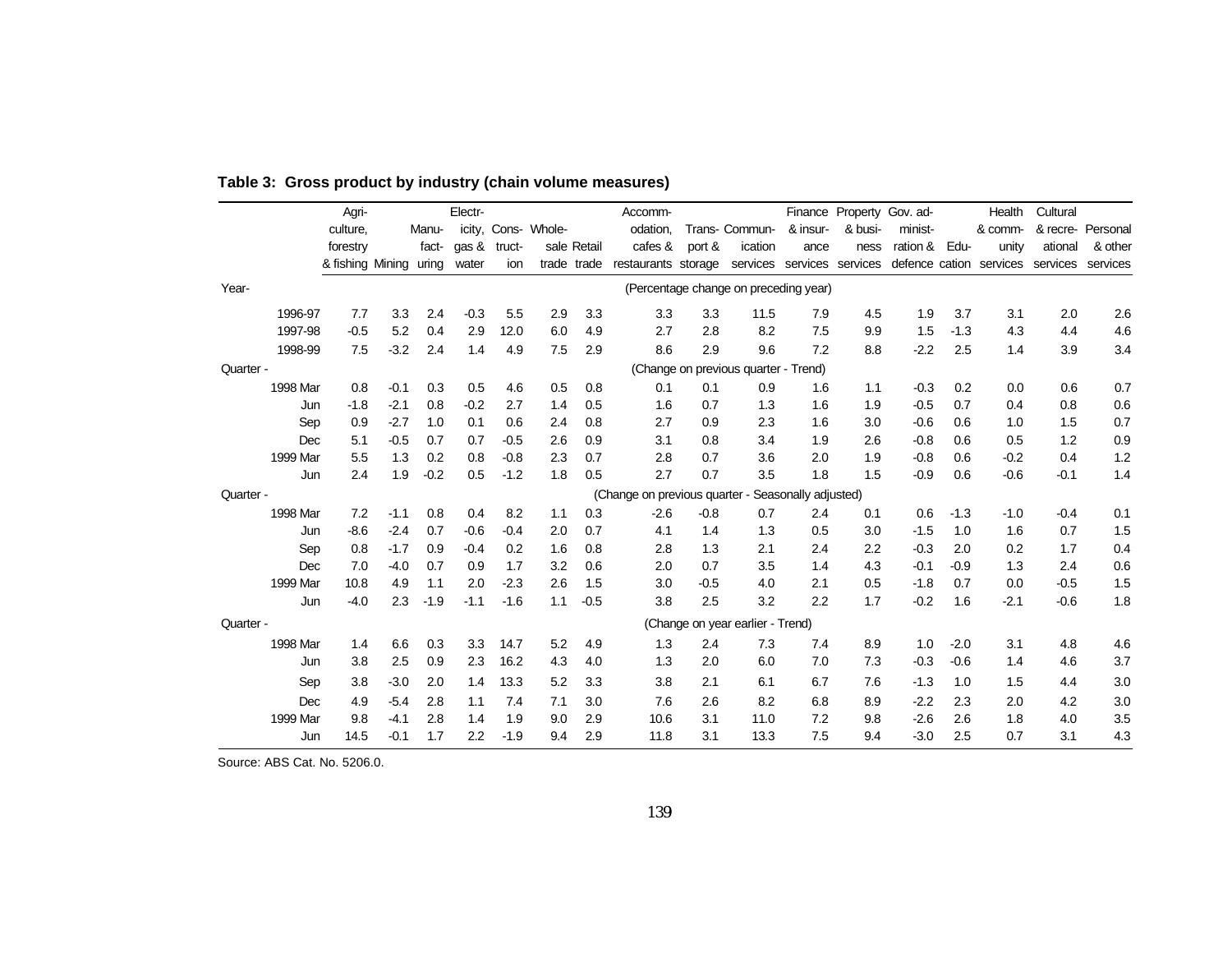|           | Non-farm<br>employees | Non-farm<br>average<br>earnings | Non-farm<br>compensation of<br>employees                       | Gross mixed<br>income | Household<br>income | Household<br>disposable<br>income |
|-----------|-----------------------|---------------------------------|----------------------------------------------------------------|-----------------------|---------------------|-----------------------------------|
| Year -    |                       |                                 | (Percentage change on preceding year)                          |                       |                     |                                   |
| 1996-97   | 1.6                   | 3.6                             | 5.2                                                            | 0.1                   | 3.4                 | 3.6                               |
| 1997-98   | 0.8                   | 2.3                             | 3.1                                                            | 4.7                   | 2.7                 | 2.0                               |
| 1998-99   | 2.6                   | 2.7                             | 5.4                                                            | 4.1                   | 3.8                 | 3.7                               |
| Quarter - |                       |                                 | (Percentage change on preceding quarter - Seasonally adjusted) |                       |                     |                                   |
| 1998 Jun  | 1.1                   | $-0.3$                          | 0.8                                                            | 0.5                   | 1.2                 | 1.4                               |
| Sep       | 0.2                   | 1.7                             | 1.9                                                            | $-1.3$                | 0.4                 | $-0.4$                            |
| Dec       | 0.6                   | 0.6                             | 1.2                                                            | 2.8                   | 0.9                 | 1.4                               |
| 1999 Mar  | 1.2                   | $-0.3$                          | 1.0                                                            | 3.1                   | 1.0                 | 1.5                               |
| Jun       | 0.0                   | 1.6                             | 1.7                                                            | $-0.3$                | 1.9                 | 2.1                               |
| Quarter - |                       |                                 | (Percentage change on year earlier - Seasonally adjusted)      |                       |                     |                                   |
| 1998 Jun  | 2.4                   | 1.1                             | 3.6                                                            | 6.0                   | 3.8                 | 3.2                               |
| Sep       | 3.3                   | 2.4                             | 5.7                                                            | 2.1                   | 3.6                 | 2.4                               |
| Dec       | 2.2                   | 2.6                             | 4.9                                                            | 4.4                   | 3.5                 | 3.3                               |
| 1999 Mar  | 3.1                   | 1.8                             | 5.0                                                            | 5.2                   | 3.5                 | 4.0                               |
| Jun       | 2.0                   | 3.7                             | 5.8                                                            | 4.4                   | 4.2                 | 4.7                               |

### Table 4: Real household income<sup>(a)</sup>

Deflated by the implicit price deflator for private final consumption expenditure. (a) Deflated by the implicit price deflato<br>Source: ABS Cat. Nos. 5204.0 and 5206.0.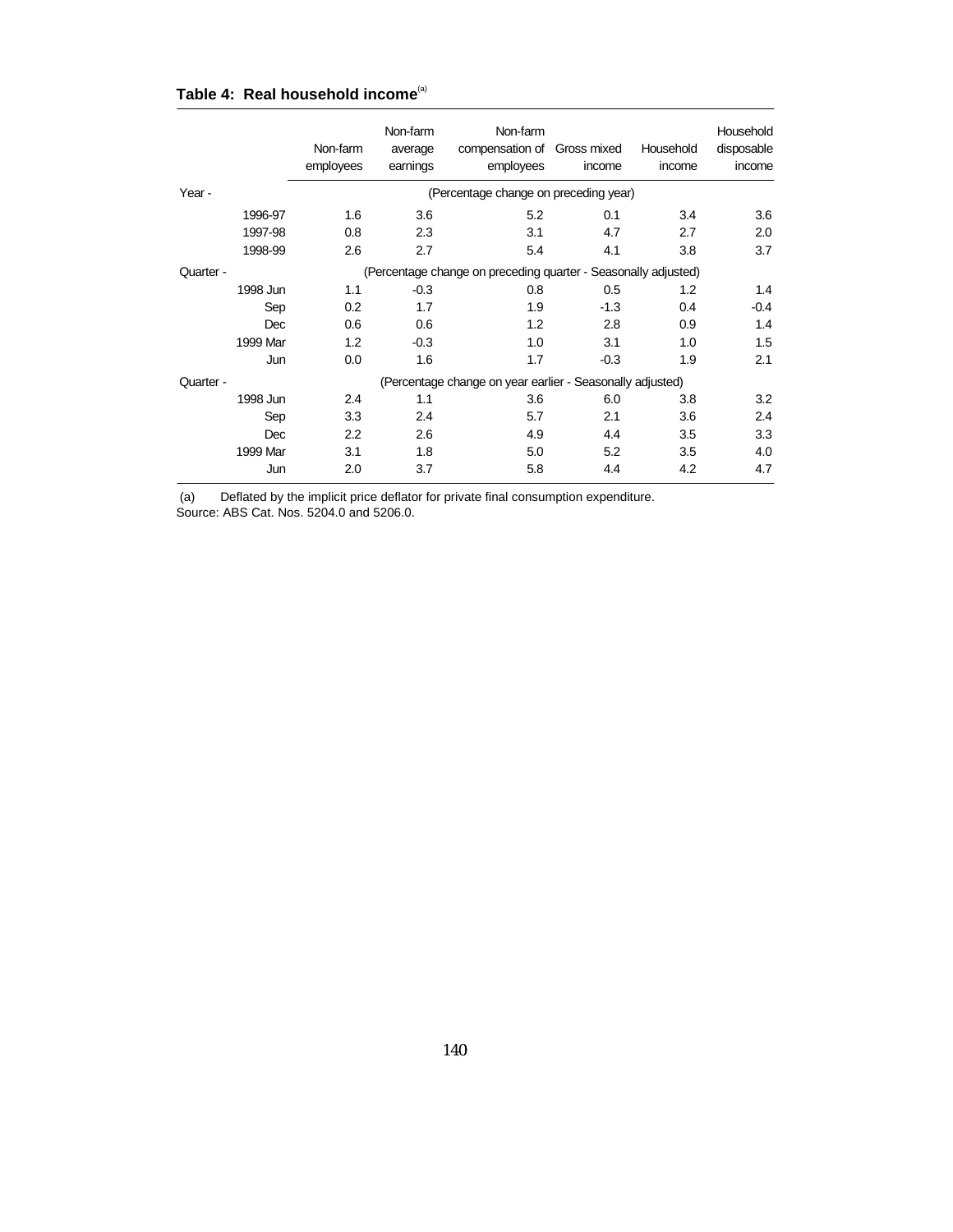#### **Table 5: Wages, labour costs and company income**

|           | Average weekly earnings<br>(survey basis)    |                                  |                                                                | Unit labour costs |          | <b>Factor Shares</b> |                       |  |
|-----------|----------------------------------------------|----------------------------------|----------------------------------------------------------------|-------------------|----------|----------------------|-----------------------|--|
|           | Full-time adult<br>ordinary time<br>earnings | All persons<br>total<br>earnings | Non-farm average<br>earnings (national<br>accounts basis)      | Nominal<br>(a)    | Real (b) | Wage<br>share (c)    | Profit<br>share (d)   |  |
| Year -    |                                              |                                  | (Percentage change on preceding year)                          |                   | (Index)  |                      | (per cent) (per cent) |  |
| 1996-97   | 3.9                                          | 3.0                              | 5.1                                                            | 2.5               | 97.2     | 54.8                 | 22.6                  |  |
| 1997-98   | 4.1                                          | 3.2                              | 3.7                                                            | 0.3               | 96.2     | 53.9                 | 23.4                  |  |
| 1998-99   | 3.7                                          | 2.4                              | 3.9                                                            | 1.3               | 96.1     | 54.5                 | 23.3                  |  |
| Quarter - |                                              |                                  | (Percentage change on preceding quarter - Seasonally adjusted) |                   |          |                      |                       |  |
| 1998 Sep  | 1.5                                          | 1.2                              | 2.1                                                            | 0.7               | 95.9     | 54.6                 | 23.3                  |  |
| Dec       | 0.5                                          | 0.0                              | 0.8                                                            | 1.2               | 96.6     | 54.3                 | 23.5                  |  |
| 1999 Mar  | 0.2                                          | 0.0                              | 0.1                                                            | $-0.9$            | 95.5     | 54.2                 | 23.5                  |  |
| Jun       | 1.1                                          | 1.3                              | 1.7                                                            | 1.4               | 96.4     | 54.8                 | 23.0                  |  |
| Sep       | 0.5                                          | $-0.4$                           | n.y.a.                                                         | n.y.a.            | n.y.a.   | n.y.a.               | n.y.a.                |  |
| Quarter - |                                              |                                  | (Percentage change on year earlier - Seasonally adjusted)      |                   |          |                      |                       |  |
| 1998 Sep  | 4.1                                          | 3.5                              | 3.8                                                            | 0.6               |          |                      |                       |  |
| Dec       | 4.2                                          | 1.9                              | 3.9                                                            | 1.4               |          |                      |                       |  |
| 1999 Mar  | 3.1                                          | 1.8                              | 3.1                                                            | 0.8               |          |                      |                       |  |
| Jun       | 3.3                                          | 2.5                              | 4.8                                                            | 2.5               |          |                      |                       |  |
| Sep       | 2.3                                          | 0.9                              | n.y.a.                                                         | n.y.a.            |          |                      |                       |  |

(a) Ratio of nominal hourly labour costs (non-farm compensation of employees, plus payroll tax and fringe benefits tax less employment subsidies, per hour worked by non-farm wage and salary earners) to average hourly productivity (real gross non-farm product per hour worked by all employed persons).

(b) Nominal unit labour costs as defined in footnote (a) deflated by the derived implicit price deflator for gross non-farm product. (Base for index:  $1986-87 = 100.0$ ).

(c) Compensation of employees as a share of gross domestic product at factor cost.

(d) Gross operating surplus of corporations as a share of gross domestic product at factor cost. (Base for index: 1986-87 = 100.0).

Sources: ABS Cat. Nos. 5204.0, 5206.0, 5222.0 and 6301.0.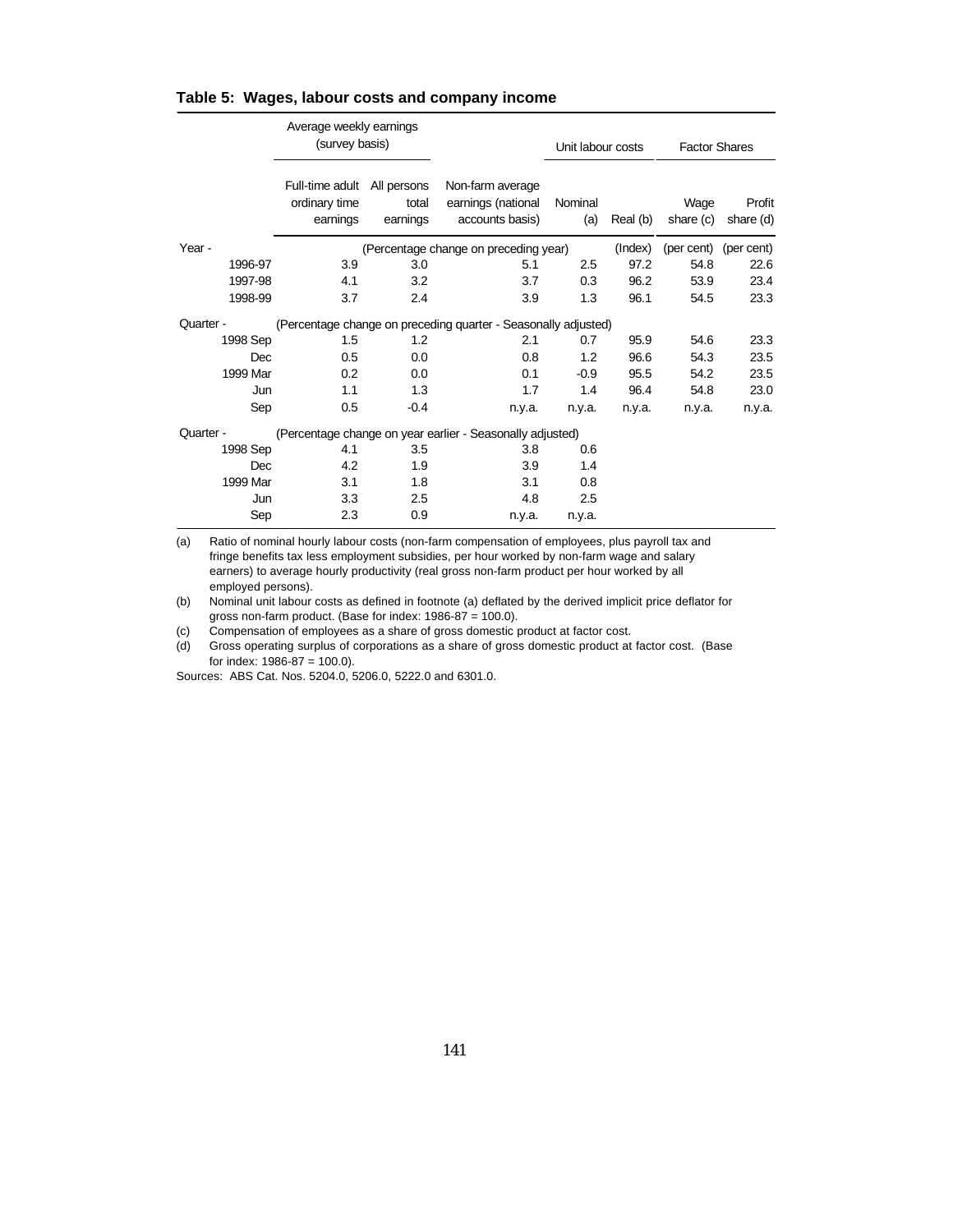## **Table 6: Prices**

|           | Consumer price index (a) |                            | Implicit price deflators (b)             |                                               |
|-----------|--------------------------|----------------------------|------------------------------------------|-----------------------------------------------|
|           | All groups               | All groups<br>excl housing | Gross non-farm<br>product                | Household final<br>consumption<br>expenditure |
| Year -    |                          |                            | (Percentage change on preceding year)    |                                               |
| 1995-96   | 4.2                      | 3.9                        | 2.6                                      | 2.2                                           |
| 1996-97   | 1.3                      | 2.3                        | 1.9                                      | 1.4                                           |
| 1997-98   | 0.0                      | 1.2                        | 1.2                                      | 1.4                                           |
| 1998-99   | 1.2                      | 1.2                        | 0.6                                      | 1.2                                           |
| Quarter - |                          |                            | (Percentage change on preceding quarter) |                                               |
| 1997Dec   | 0.3                      | 0.6                        | 0.4                                      | 0.3                                           |
| 1998 Mar  | 0.3                      | 0.4                        | $-0.2$                                   | 0.4                                           |
| Jun       | 0.6                      | 0.5                        | 0.3                                      | 0.3                                           |
| Sep       | 0.2                      | 0.2                        | 0.1                                      | 0.3                                           |
| Dec       | 0.5                      | 0.4                        | 0.1                                      | 0.2                                           |
| 1999 Mar  | $-0.1$                   | $-0.3$                     | 0.7                                      | 0.4                                           |
| Jun       | 0.4                      | 0.5                        | 0.2                                      | 0.1                                           |
| Sep       | 0.9                      | 0.8                        | na                                       | na                                            |
| Quarter - |                          |                            | (Percentage change on a year earlier)    |                                               |
| 1997Dec   | $-0.2$                   | 1.3                        | 1.1                                      | 1.2                                           |
| 1998 Mar  | $-0.2$                   | 1.0                        | 1.1                                      | 1.2                                           |
| Jun       | 0.7                      | 1.2                        | 1.1                                      | 1.4                                           |
| Sep       | 1.3                      | 1.8                        | 0.6                                      | 1.4                                           |
| Dec       | 1.6                      | 1.5                        | 0.2                                      | 1.3                                           |
| 1999 Mar  | 1.2                      | 0.8                        | 1.2                                      | 1.2                                           |
| Jun       | 1.1                      | 0.8                        | 1.1                                      | 1.1                                           |
| Sep       | 1.7                      | 1.3                        | na                                       | na                                            |

(a) Based on the eight capital cities consumer price index.

(b) Quarterly figures are derived from seasonally adjusted data.

Sources: ABS Cat. Nos. 6401.0 and 5206.0.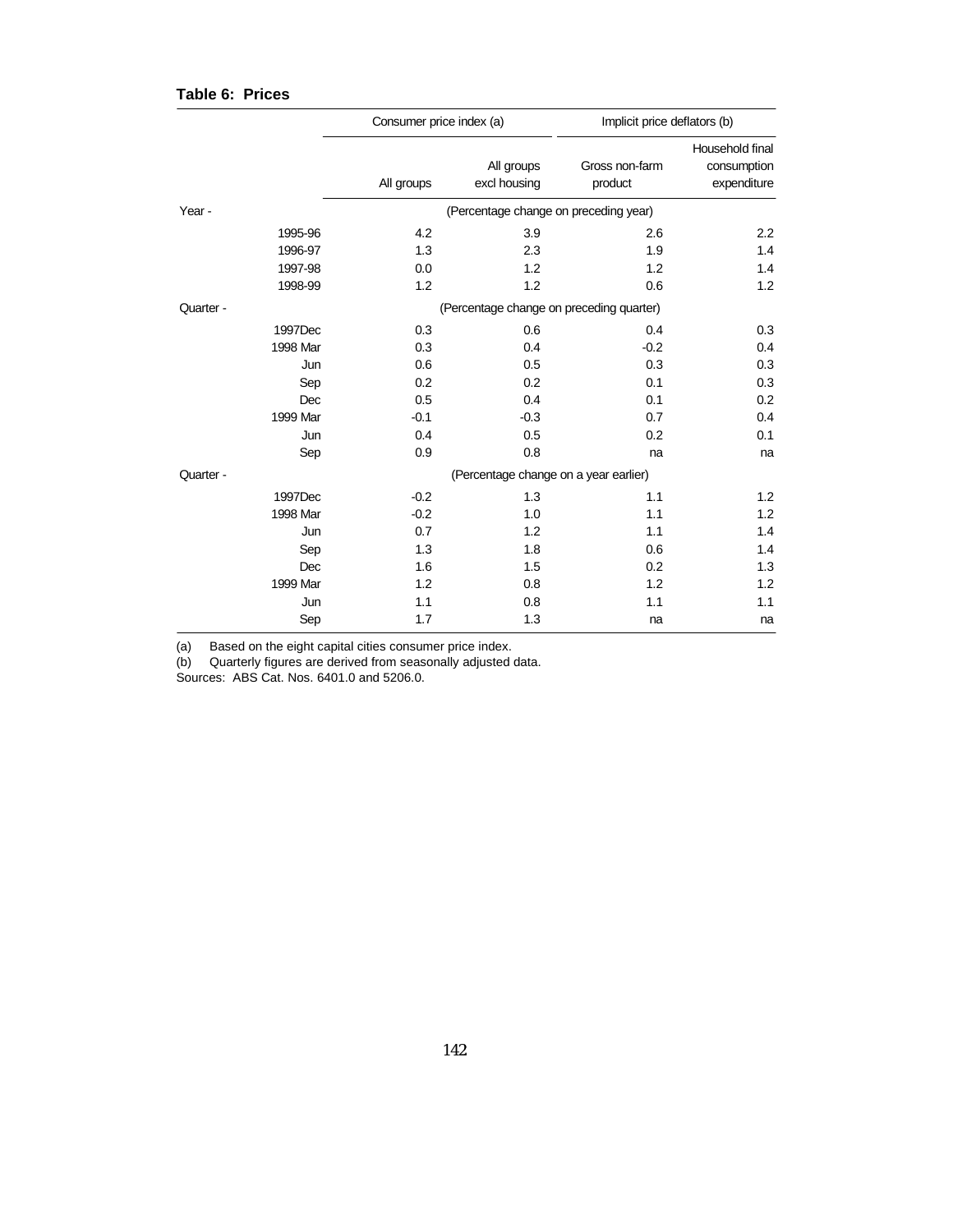|            | ANZ Bank job                                                   | Employed persons |                                       |        | Unemployment |         |               |
|------------|----------------------------------------------------------------|------------------|---------------------------------------|--------|--------------|---------|---------------|
|            | advertisements                                                 |                  |                                       |        |              |         | Participation |
|            | series                                                         | Full-time        | Part-time                             | Total  | Rate         | Persons | rate          |
|            |                                                                |                  | (Percentage change on preceding year) |        | (Levels)     |         |               |
| Year -     |                                                                |                  |                                       |        | (per cent)   | (000)   | (per cent)    |
| 1996-97    | $-8.5$                                                         | 0.2              | 3.3                                   | 1.0    | 8.6          | 792.4   | 63.5          |
| 1997-98    | 13.2                                                           | 0.8              | 3.0                                   | 1.4    | 8.3          | 764.3   | 63.2          |
| 1998-99    | 15.2                                                           | 1.6              | 3.7                                   | 2.2    | 7.6          | 718.2   | 63.2          |
| Quarter -  | (Percentage change on preceding quarter - Seasonally adjusted) |                  |                                       |        |              |         |               |
| 1998 Sep   | 4.9                                                            | 0.7              | 0.5                                   | 0.6    | 8.1          | 758.3   | 63.5          |
| <b>Dec</b> | 4.2                                                            | $-0.1$           | 1.8                                   | 0.4    | 7.7          | 722.8   | 63.2          |
| 1999 Mar   | 0.7                                                            | 0.4              | 0.4                                   | 0.4    | 7.4          | 698.6   | 63.0          |
| Jun        | 6.5                                                            | 0.2              | 0.9                                   | 0.4    | 7.4          | 696.2   | 63.0          |
| Sep        | 8.2                                                            | 1.0              | 0.8                                   | 0.9    | 7.2          | 682.2   | 63.2          |
| Quarter -  | (Percentage change on a year earlier - Seasonally adjusted)    |                  |                                       |        |              |         |               |
| 1998 Sep   | 15.5                                                           | 2.4              | 3.2                                   | 2.6    |              |         |               |
| Dec        | 13.5                                                           | 1.6              | 3.8                                   | 2.2    |              |         |               |
| 1999 Mar   | 14.6                                                           | 1.4              | 4.4                                   | 2.1    |              |         |               |
| Jun        | 17.3                                                           | 1.2              | 3.6                                   | 1.8    |              |         |               |
| Sep        | 20.9                                                           | 1.5              | 3.9                                   | 2.1    |              |         |               |
| Month -    | (Percentage change on preceding month - Seasonally adjusted)   |                  |                                       |        |              |         |               |
| 1999 Mar   | 0.8                                                            | 0.0              | $-0.3$                                | $-0.1$ | 7.4          | 695.5   | 63.0          |
| Apr        | 1.6                                                            | $-0.1$           | 0.8                                   | 0.1    | 7.5          | 707.0   | 63.0          |
| May        | 1.3                                                            | $-0.1$           | 0.3                                   | 0.0    | 7.5          | 702.0   | 62.9          |
| Jun        | 2.1                                                            | 0.9              | 0.2                                   | 0.7    | 7.2          | 679.6   | 63.1          |
| Jul        | 2.6                                                            | 0.1              | 0.5                                   | 0.2    | 7.0          | 661.1   | 63.0          |
| Aug        | 3.3                                                            | 0.4              | 0.0                                   | 0.3    | 7.2          | 682.6   | 63.3          |
| Sep        | 3.8                                                            | 0.1              | 0.2                                   | 0.1    | 7.4          | 702.9   | 63.4          |

## **Table 7: Labour market**

(a) All figures refer to period averages.

Sources: ANZ Bank and ABS Cat. No. 6202.0.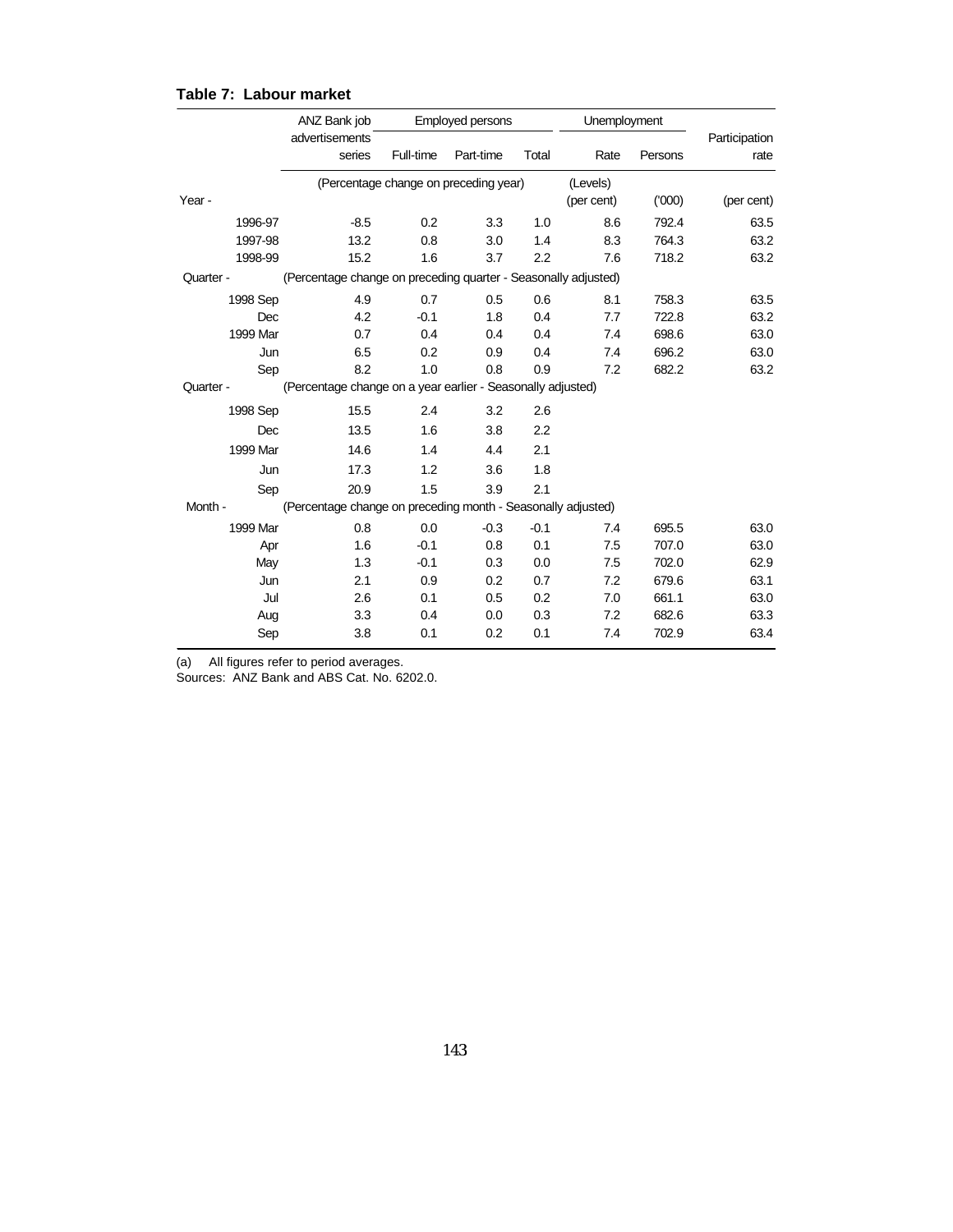|           |                                    |                                   |                          |                             | Current account balance |                       | Net income balance                             |                      | Volume of                         |                                   |                         |
|-----------|------------------------------------|-----------------------------------|--------------------------|-----------------------------|-------------------------|-----------------------|------------------------------------------------|----------------------|-----------------------------------|-----------------------------------|-------------------------|
|           | Balance on<br>merchandise<br>trade | Balance on<br>goods &<br>services | Net<br>income<br>balance | Net<br>capital<br>transfers |                         | Percentage<br>of GDP  | Percentage<br>of current<br>account<br>balance | Percentage<br>of GDP | Exports of<br>goods &<br>services | Imports of<br>goods &<br>services | Terms of<br>trade $(a)$ |
| Year -    |                                    | (\$ million)                      |                          |                             | (\$ million)            | (per cent)            | (per cent)                                     | (per cent)           | (\$ million)                      |                                   |                         |
| 1996-97   | 1496                               | 1570                              | $-19307$                 | 1323                        | $-17818$                | 3.3                   | 108.4                                          | 3.6                  | 109700                            | $-108070$                         | 100.0                   |
| 1997-98   | $-3546$                            | $-4746$                           | $-17955$                 | 1097                        | $-22776$                | 4.0                   | 78.8                                           | 3.2                  | 113829                            | $-118576$                         | 100.0                   |
| 1998-99   | $-12860$                           | $-14933$                          | $-17534$                 | 1189                        | $-32417$                | 5.5                   | 54.1                                           | 3.0                  | 115766                            | $-124518$                         | 94.9                    |
| Quarter - |                                    |                                   |                          |                             |                         | (Seasonally adjusted) |                                                |                      |                                   |                                   |                         |
| 1998 Jun  | $-1434$                            | $-1785$                           | $-4278$                  | 220                         | $-6023$                 | 4.2                   | 71.0                                           | 3.0                  | 28827                             | $-30151$                          | 98.6                    |
| Sep       | $-2280$                            | $-2811$                           | $-4296$                  | 278                         | $-7267$                 | 5.0                   | 59.1                                           | 3.0                  | 28764                             | $-30226$                          | 95.9                    |
| Dec       | $-2508$                            | $-3174$                           | $-4244$                  | 270                         | $-7366$                 | 5.0                   | 57.6                                           | 2.9                  | 29449                             | $-30716$                          | 93.9                    |
| 1999 Mar  | $-3546$                            | $-3994$                           | $-4414$                  | 340                         | $-8283$                 | $5.5\,$               | 53.3                                           | 2.9                  | 28777                             | $-31416$                          | 95.3                    |
| Jun       | $-4281$                            | $-4721$                           | $-4669$                  | 301                         | $-9356$                 | 6.2                   | 49.9                                           | 3.1                  | 28776                             | $-32159$                          | 94.9                    |
| Month -   |                                    |                                   |                          |                             |                         | (Seasonally adjusted) |                                                |                      |                                   |                                   |                         |
| 1998 Sep  | $-992$                             | $-1155$                           |                          |                             |                         |                       |                                                |                      |                                   |                                   |                         |
| Oct       | $-846$                             | $-1106$                           |                          |                             |                         |                       |                                                |                      |                                   |                                   |                         |
| Nov       | $-679$                             | $-917$                            |                          |                             |                         |                       |                                                |                      |                                   |                                   |                         |
| Dec       | $-582$                             | $-753$                            |                          |                             |                         |                       |                                                |                      |                                   |                                   |                         |
| 1999 Jan  | $-1107$                            | $-1307$                           |                          |                             |                         |                       |                                                |                      |                                   |                                   |                         |
| Feb       | $-1313$                            | $-1502$                           |                          |                             |                         |                       |                                                |                      |                                   |                                   |                         |
| Mar       | $-1227$                            | $-1402$                           |                          |                             |                         |                       |                                                |                      |                                   |                                   |                         |
| Apr       | $-1691$                            | $-1856$                           |                          |                             |                         |                       |                                                |                      |                                   |                                   |                         |
| May       | $-1473$                            | $-1559$                           |                          |                             |                         |                       |                                                |                      |                                   |                                   |                         |
| June      | $-1487$                            | $-1595$                           |                          |                             |                         |                       |                                                |                      |                                   |                                   |                         |
| July      | $-828$                             | $-917$                            |                          |                             |                         |                       |                                                |                      |                                   |                                   |                         |
| August    | $-1249$                            | $-1326$                           |                          |                             |                         |                       |                                                |                      |                                   |                                   |                         |

## **Table 8: Balance of payments**

(a) The ratio of the implicit price deflator for exports of goods and services to the implicit price deflator for imports of goods and services, 1997-98 = 100, calculated on a National Accounts basis.

Sources: ABS Cat. Nos. 5368.0, 5302.0 and 5206.0.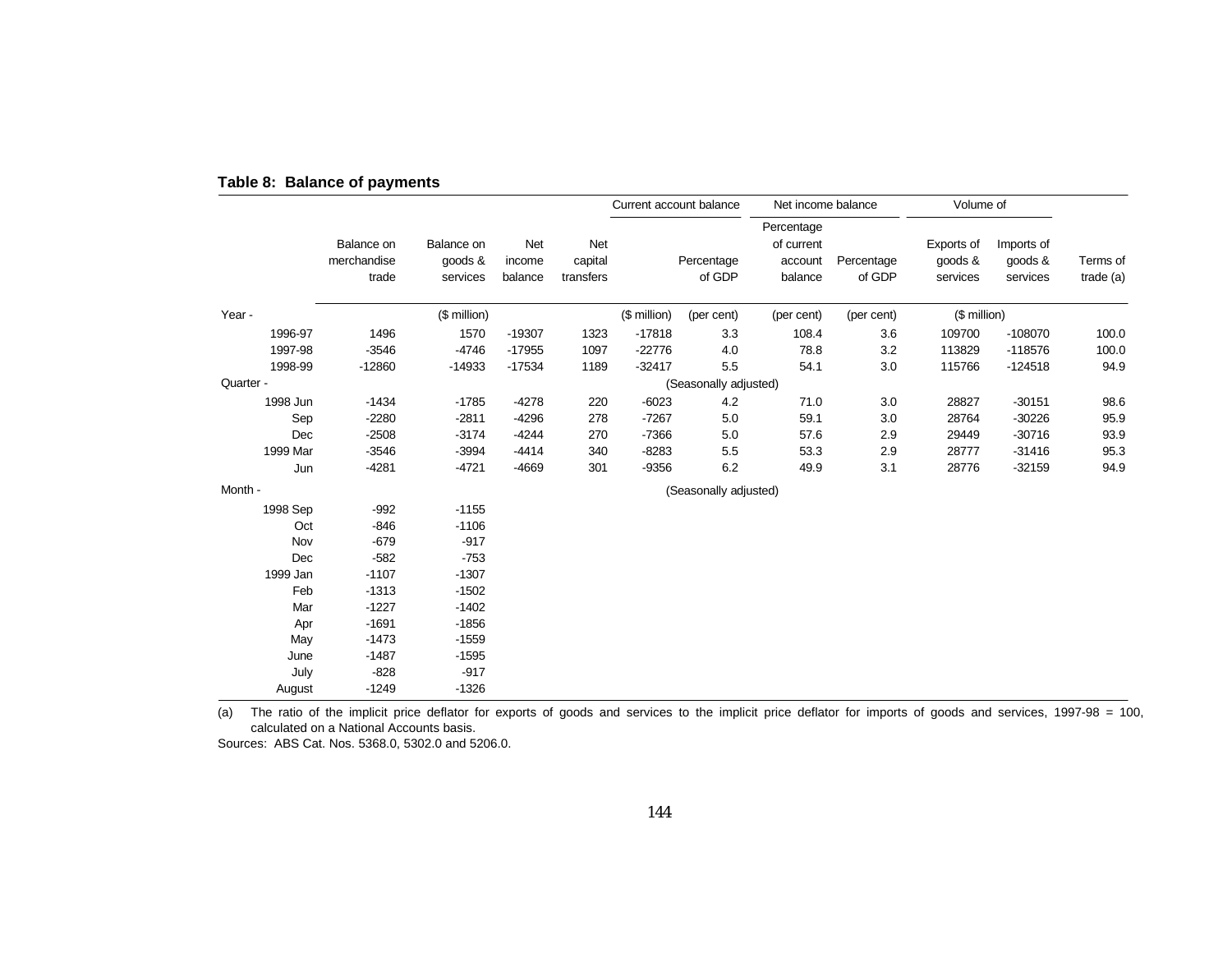|  | Table 9: Australia's external liabilities |  |  |
|--|-------------------------------------------|--|--|
|--|-------------------------------------------|--|--|

|             | Public sector<br>gross debt                | Private sector<br>gross debt | Total gross<br>debt | Net debt | Net external<br>liabilities |  |  |
|-------------|--------------------------------------------|------------------------------|---------------------|----------|-----------------------------|--|--|
|             | (Levels of Australian foreign liabilities) |                              |                     |          |                             |  |  |
| As at end - | (\$A million)                              |                              |                     |          |                             |  |  |
| 1996 Jun    | 100413                                     | 175793                       | 276207              | 193170   | 279089                      |  |  |
| 1997 Jun    | 97632                                      | 208916                       | 306548              | 212820   | 303112                      |  |  |
| 1998 Jun    | 88880                                      | 251537                       | 340417              | 227033   | 320891                      |  |  |
| 1998 Jun    | 88880                                      | 251537                       | 340417              | 227033   | 320891                      |  |  |
| Sep         | 85685                                      | 264243                       | 349928              | 236383   | 333375                      |  |  |
| Dec         | 87790                                      | 265406                       | 353195              | 236358   | 340529                      |  |  |
| 1999 Mar    | 82874                                      | 270438                       | 353312              | 234077   | 349487                      |  |  |
| Jun         | n.y.a.                                     | n.y.a.                       | n.y.a.              | 228071   | 353696                      |  |  |
| As at end - | (Percentage of GDP)                        |                              |                     |          |                             |  |  |
| 1996 Jun    | 19.8                                       | 34.6                         | 54.3                | 38.0     | 54.9                        |  |  |
| 1997 Jun    | 18.3                                       | 39.1                         | 57.4                | 39.9     | 56.8                        |  |  |
| 1998 Jun    | 15.7                                       | 44.4                         | 60.1                | 40.1     | 56.7                        |  |  |
| 1998 June   | 15.7                                       | 44.4                         | 60.1                | 40.1     | 56.7                        |  |  |
| Sept        | 15.0                                       | 46.2                         | 61.1                | 41.3     | 58.2                        |  |  |
| Dec         | 15.2                                       | 45.8                         | 61.0                | 40.8     | 58.8                        |  |  |
| 1999 Mar    | 14.1                                       | 46.1                         | 60.2                | 39.9     | 59.6                        |  |  |
| Jun         | n.y.a.                                     | n.y.a.                       | n.y.a.              | 38.4     | 59.6                        |  |  |

Source: ABS Cat. Nos. 5302.0 and 5206.0.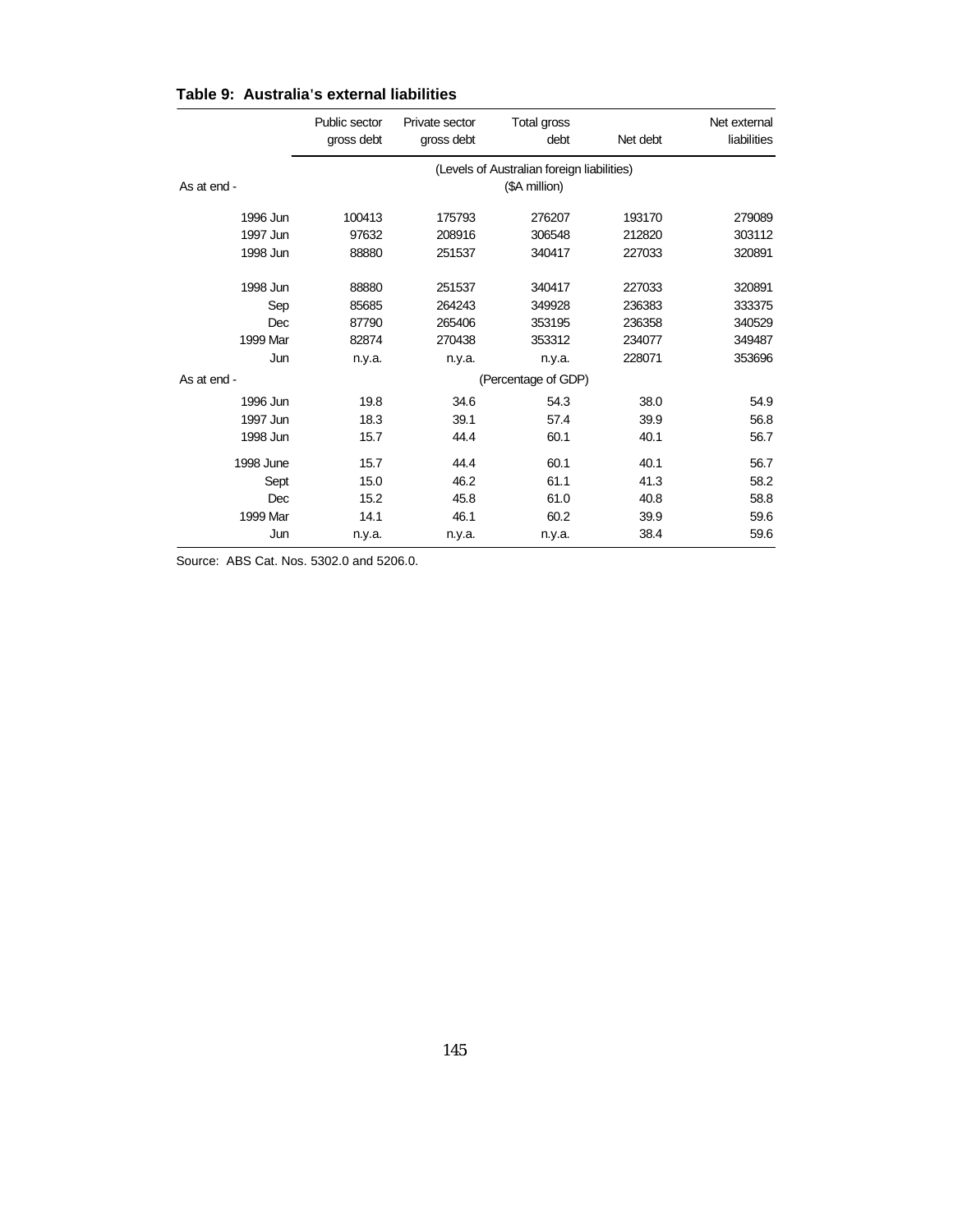|  | Table 10: Australia's income flows |  |  |
|--|------------------------------------|--|--|
|--|------------------------------------|--|--|

|                 | Public sector                                               | Private sector | Total gross   |          | Net external |  |  |
|-----------------|-------------------------------------------------------------|----------------|---------------|----------|--------------|--|--|
|                 | gross debt                                                  | gross debt     | debt          | Net debt | liabilities  |  |  |
|                 |                                                             |                |               |          |              |  |  |
|                 | (Gross and net interest payable, and net investment income) |                |               |          |              |  |  |
|                 |                                                             |                | (\$A million) |          |              |  |  |
| Year ended -    |                                                             |                |               |          |              |  |  |
| 1996 Jun        | 5958                                                        | 7648           | 13606         | 11362    | 19685        |  |  |
| 1997 Jun        | 5617                                                        | 8738           | 14355         | 11864    | 19446        |  |  |
| 1998 Jun        | 4391                                                        | 9780           | 14171         | 11000    | 17960        |  |  |
| Quarter ended - |                                                             |                |               |          |              |  |  |
| 1998 Jun        | 995                                                         | 2447           | 3442          | 2636     | 4205         |  |  |
| Sep             | 890                                                         | 2428           | 3318          | 2467     | 4326         |  |  |
| Dec             | 850                                                         | 2279           | 3129          | 2381     | 4467         |  |  |
| 1999 Mar        | 870                                                         | 2406           | 3276          | 2557     | 4105         |  |  |
| Jun             | n.y.a.                                                      | n.y.a.         | n.y.a.        | 2787     | 4627         |  |  |
| Year ended -    | (Percentage of exports of goods and services)               |                |               |          |              |  |  |
| 1996 Jun        | 6.0                                                         | 7.7            | 13.7          | 11.5     | 19.9         |  |  |
| 1997 Jun        | 5.3                                                         | 8.3            | 13.7          | 11.3     | 18.5         |  |  |
| 1998 Jun        | 3.9                                                         | 8.6            | 12.4          | 9.7      | 15.8         |  |  |
| Year ended -    |                                                             |                |               |          |              |  |  |
| 1998 Jun        | 3.9                                                         | 8.6            | 12.4          | 9.7      | 15.8         |  |  |
| Sep             | 3.6                                                         | 8.6            | 12.2          | 9.3      | 15.3         |  |  |
| Dec             | 3.3                                                         | 8.4            | 11.7          | 8.9      | 15.1         |  |  |
| 1999 Mar        | 3.2                                                         | 8.4            | 11.5          | 8.8      | 15.0         |  |  |
| June            | n.y.a.                                                      | n.y.a.         | n.y.a.        | 9.1      | 15.7         |  |  |

Source: ABS Cat. No. 5302.0.